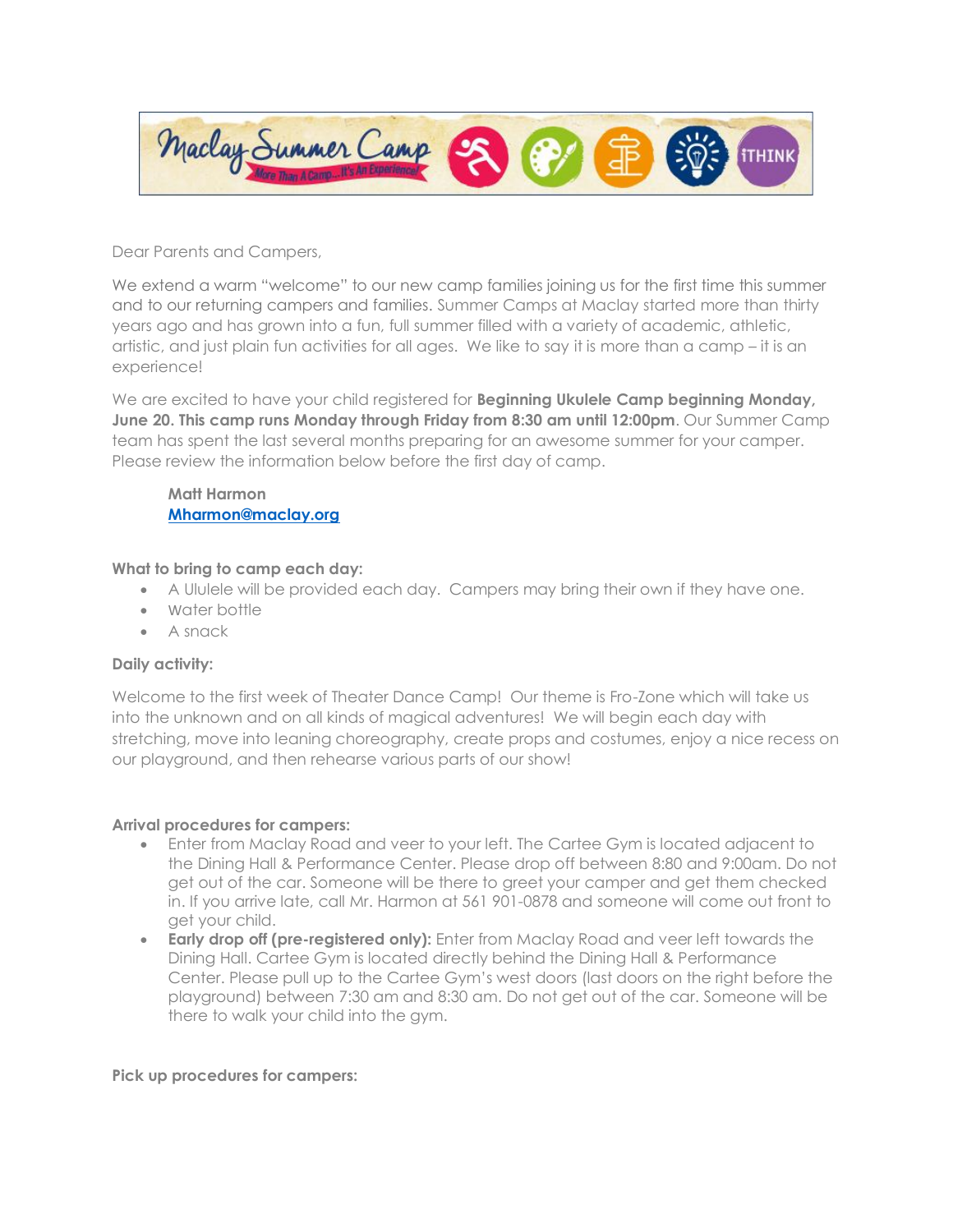Please pull up to the Cartee Gym west doors (adjacent to the playground) between 11:50am and 12:00pm. Do not get out of the car. Someone will be there to radio for your child to be escorted out to your vehicle. If you need to pick up prior to 12:00pm please call Mr. Harmon at 561 901-0878 and someone will walk your child out to you. Make sure you know your family's PIN (4 digit number you created at registration) to pick up the camper.

## **Those Joining Afternoons with Lee (pre-registered only):**

Your child will be transferred over to the lunchroom to meet Lee's group. Lunch will be provided (see below).

**Lunch:** Lunch is included for campers in the Dining Hall. Monday: Chicken Nuggets Tuesday: Cheese Pizza Wednesday: Hamburgers and/or Hot Dogs Thursday: Cheese pizza Friday: Turkey subs

## **The daily schedule is subject to change, but the tentative schedule is below:**

- **Monday: Stay and play in Dining Hall**
- **TUESDAY: Movie in Langford Hall**
- **WEDNESDAY: District 850:**
	- We are so excited to add this field trip! We will bowl for an hour (rental shoes included- bring your socks!) and then have an unlimited game card to play our hearts out (with no prize redemption). Because there will be no prize redemption, you will not need to send in any money for this trip. Everything is included!

# • **THURSDAY: Skating**

- Admission & skate rental are included. Your child may either choose to skate **OR** do the indoor playground. If your child wants to do both, they need to bring an additional \$4. The Skate Mate rental is \$6. **Do not forget your socks!** You will need them for skating and the indoor playground. **ALSO: Thirsty Thursdays with Kona Ice! They have snow cones from \$2-5.**
- **FRIDAY***:*
	- Swimming at the pool: Kids will be given a swim test and a lifeguard will be present
- **After Care**: (pre-registered only) Please pull up to the Dining Hall's east doors (facing the grass parking lot) between 5:00 pm and 5:30 pm. Do not get out of the car. Someone will be there to radio for your child to be escorted out to your vehicle. If you arrive before 5:00 pm, please call 850-894 –0908. Make sure you know your family's PIN (4 digit number you created at registration) to pick up the camper.

### **Camp safety:**

Maclay has a registered nurse on campus to help support the safety and wellness of our campers. All campers must sign a waiver, produce immunization records, and follow our safety protocols. Before arrival to camp each morning, please screen your child for presence of acute illness symptoms. Any camper with symptoms present will be asked to stay home until symptoms